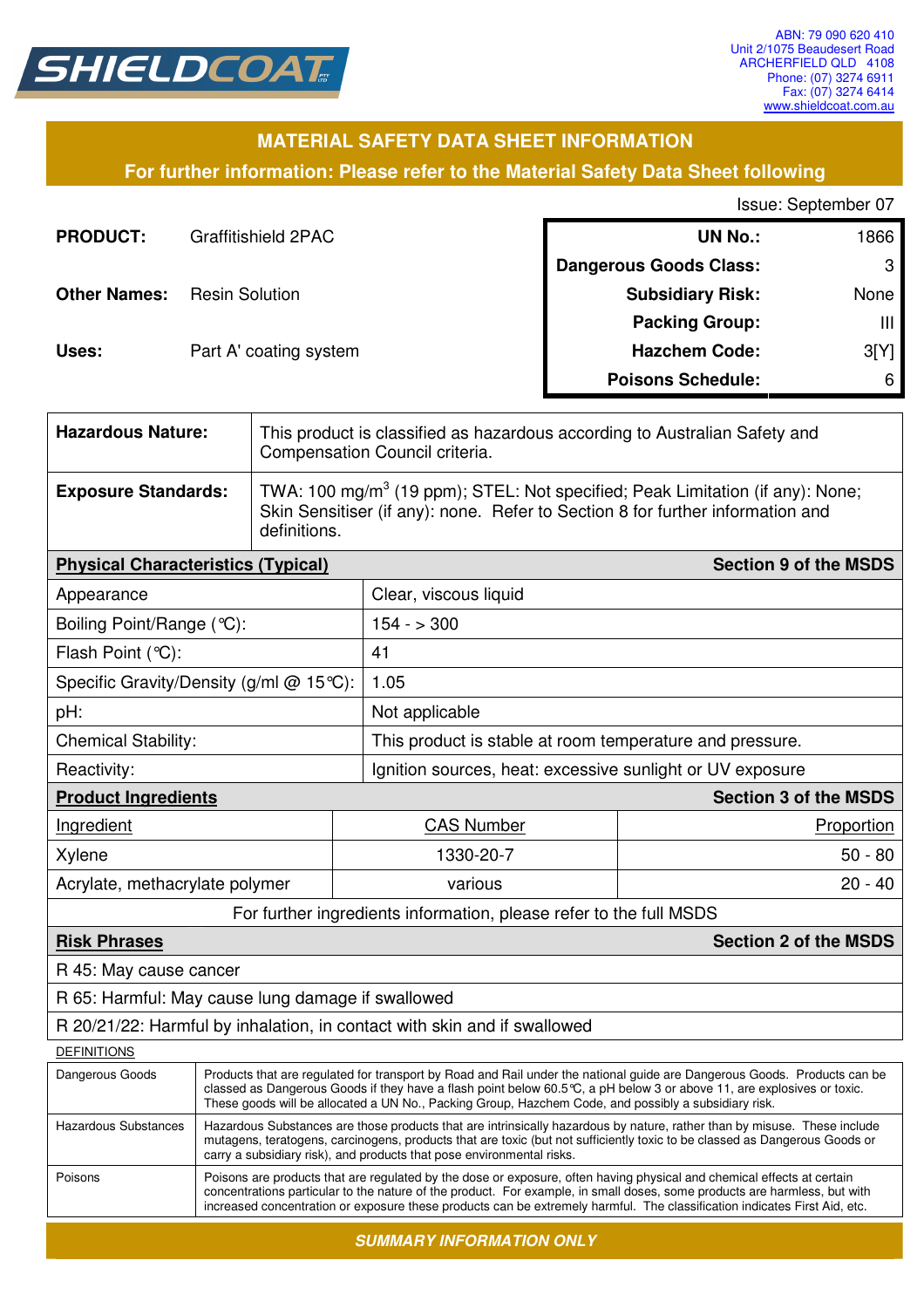

## **1. IDENTIFICATION**

| <b>Product Name:</b>      | Graffitishield 2PAC                          |  |
|---------------------------|----------------------------------------------|--|
| <b>Other Names:</b>       | <b>Resin Solution</b>                        |  |
| <b>Chemical Family:</b>   | Acrylate/Methacrylate solution               |  |
| <b>Molecular Formula:</b> | Not Applicable                               |  |
| <b>Recommended Use:</b>   | Part A' coating system                       |  |
| Supplier:                 | Shieldcoat Pty Ltd                           |  |
| ABN:                      | 79 090 620 410                               |  |
| <b>Address:</b>           | 2/1075 Beaudesert Road, Archerfield Qld 4108 |  |
| Telephone:                | +61 7 3274 6911                              |  |
| <b>Fax:</b>               | +61 7 3274 6414                              |  |
| <b>Emergency Phone:</b>   | 0414 479 458                                 |  |
| All other inquiries:      | +61 7 3274 6911                              |  |

## **2. HAZARDS IDENTIFICATION**

### **Hazard Classification**

This product is classified as hazardous according to Australian Safety and Compensation Council criteria.

### **Hazard Category**

Carc. Cat 2; T: Toxic; Xn: Harmful

### **Risk Phrases**

R 45: May cause cancer

R 65: Harmful: May cause lung damage if swallowed

R 20/21/22: Harmful by inhalation, in contact with skin and if swallowed

#### **Safety Phrases**

S 2: Keep out of the reach of children

S 9: Keep container in a well-ventilated place

S 16: Keep away from sources of ignition

S 23: Do not breath vapour/mist/spray

S 24/25: Avoid contact with skin and eyes

S 45: In case of accident or if you feel unwell, seek medical advice immediately (show the label whenever possible)

S 53: Avoid exposure - obtain special instructions before use

### **Dangerous Goods Classification** 3

**Poisons Schedule** 6

## **3. COMPOSITION: Information on Ingredients**

| <b>Chemical Ingredient</b>     | <b>CAS Number</b> | <b>Proportion (% v/v)</b> |
|--------------------------------|-------------------|---------------------------|
| Xylene                         | 1330-20-7         | $50 - 80$                 |
| Acrylate, methacrylate polymer | various           | $20 - 40$                 |

## **4. FIRST AID MEASURES**

**For advice, contact Poisons Information Centre (Phone Australia: 13 1126) or a doctor.** 

### **Ingestion**

If swallowed, DO NOT induce vomiting. Keep at rest. Seek immediate medical attention.

### **Eye Contact**

Flush eyes with large amounts of water until irritation subsides. Seek immediate medical attention.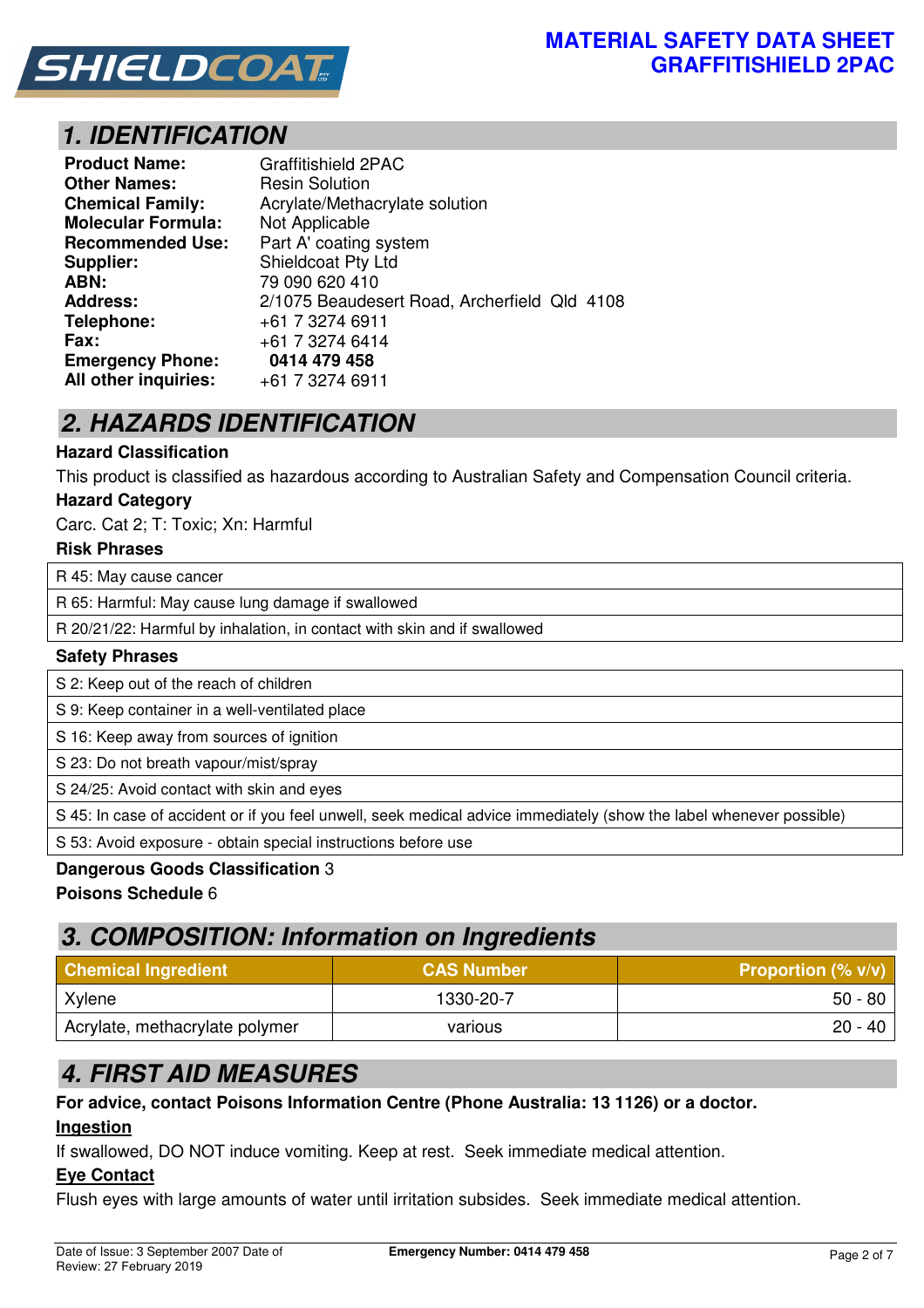

### **Skin Contact**

Flush area with large amounts of water and wash area with soap if available. Remove contaminated clothing, including shoes, and launder before reuse. Seek medical attention for skin irritations.

### **Inhalation**

Using proper respiratory protection, immediately remove the affective victim from exposure. Administer artificial respiration if breathing has stopped. Keep at rest. Seek immediate medical attention.

### **First Aid Facilities**

Provide eye baths and safety showers.

#### **Medical Attention**

Treat according to symptoms. Avoid gastric lavage - aspiration of product to the lungs may result in chemical pneumonitis.

## **5. FIRE FIGHTING MEASURES**

Shut off product that may 'fuel' a fire if safe to do so. Allow trained personnel to attend a fire in progress providing fire fighters with this Material Safety Data Sheet. Prevent extinguishing media from escaping to drains and waterways.

### **Suitable Extinguishing Media**

Dry chemical or foam

#### **Hazards from combustion products**

Carbon dioxide and carbon monoxide

#### **Precautions for fire fighters and special protective equipment**

Full protective clothing and self-contained breathing apparatus

#### **Hazchem Code**

3[Y]

## **6. ACCIDENTAL RELEASE MEASURES**

### **Emergency Procedures**

Prevent product from escaping to drains and waterways. Contain leaking packaging in a containment drum. Prevent vapours or dusts from building up in confined areas. Ensure that drain valves are closed at all times. Clean up and report spills immediately.

### **Methods and materials for containment**

### **Major Land Spill**

- Eliminate sources of ignition.
- Warn occupants of downwind areas of possible fire and explosion hazard, where present.
- Prevent product from entering sewers, watercourses, or low-lying areas.
- Keep the public away from the area.
- Shut off the source of the spill if possible and safe to do so.
- Advise authorities if substance has entered a watercourse or sewer or has contaminated soil or vegetation.
- Take measures to minimise the effect on the ground water.
- Contain the spilled product using the resources in the spill kit.
- Recover by pumping use explosion proof pump or hand pump or with a suitable absorbent material.
- Consult an expert on disposal of recovered material and ensure conformity to local disposal regulations.
- See "First Aid Measures" and "Stability and Reactivity"

### **Major Water Spill**

- Eliminate any sources of ignition.
- Warn occupants and shipping in downwind areas of possible fire and explosion hazard, where present.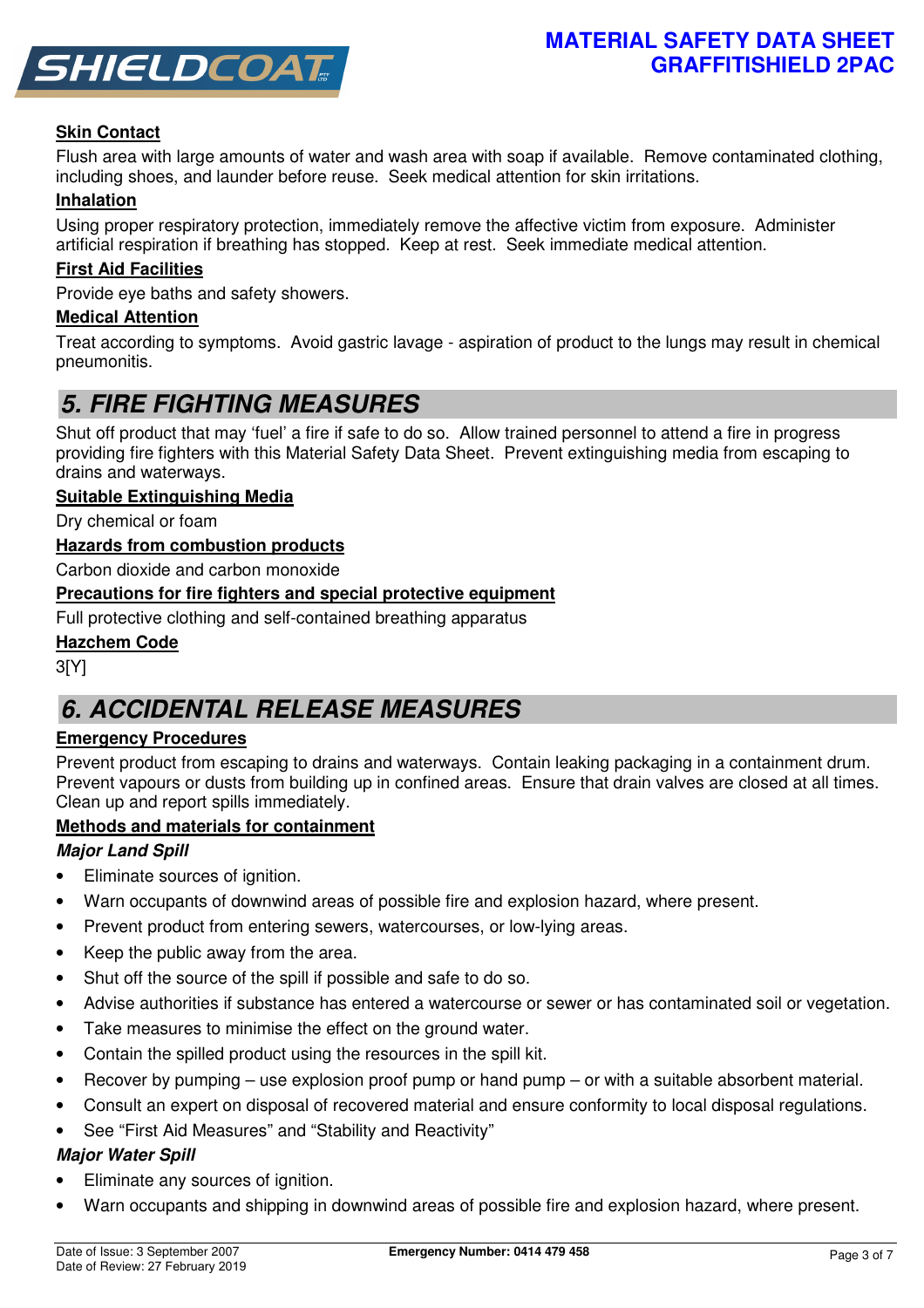### **MATERIAL SAFETY DATA SHEET GRAFFITISHIELD 2PAC**



- Notify the port or relevant authority and keep the public away from the area.
- Shut off the source of the spill if possible and safe to do so.
- Confine the spill if possible.
- Remove the product from the surface by skimming or with suitable absorbent material.
- Consult an expert on disposal of recovered material and ensure conformity to local disposal regulations.
- See "First Aid Measures" and "Stability and Reactivity".

## **7. HANDLING AND STORAGE**

### **Precautions for Safe Handling**

This product is flammable. Do not open near open flame, sources of heat or ignition. No smoking. Keep container closed. Handle containers with care. Open slowly to control possible pressure release. Use grounding leads to avoid discharge (electrical

### **Conditions for Safe Storage**

Store in a cool, dry place away from direct sunlight. Do not pressurise, cut, heat or weld containers - residual vapours are flammable. This product is flammable and will fuel a fire in progress.

### **Incompatible Materials**

Natural Rubber, Butyl Rubber, EPDM, Polystyrene

# **8. EXPOSURE CONTROLS: PERSONAL PROTECTION**

### **National Exposure Standards**

The time weighted average concentration (TWA) for this product is: 100 mg/m<sup>3</sup> (19 ppm), which means the highest allowable exposure concentration in an eight-hour day for a five-day working week. The short term exposure limit (STEL) is: Not specified, which is the maximum allowable exposure concentration at any time. Replacing a TWA or STEL value for some products is a Peak Limitation value (Peak): None applies in this case. In addition to the exposure concentrations may be a subsidiary caution in such cases where the product is a skin sensitiser, represented as (Sk), where none applies in this case.

### **Biological Limit Values (BLV)**

No data available

### **Engineering Controls: Ventilation**

The use of local exhaust ventilation is recommended to control process emissions near the source. Laboratory samples should be handled in a fume hood. Provide mechanical ventilation of confined spaces. Use explosion proof equipment.

### **Personal Protective Equipment**

**Respiratory Protection:** Where concentrations in air may approach or exceed the limits described in the National Exposure Standards, it is recommended to use a half-face filter mask to protect from overexposure by inhalation. A type 'A' filter material is considered suitable for this product.

**Eye Protection:** Always use safety glasses or a face shield when handling this product.

**Skin/Body Protection:** Always wear long sleeves, long trousers, or coveralls, and enclosed footwear or safety boots when handling this product. It is recommended that chemical resistant gloves be worn when handling this product.

# **9. PHYSICAL AND CHEMICAL PROPERTIES**

| <b>Property</b>         | Unit of measurement        | <b>Typical Value</b>  |
|-------------------------|----------------------------|-----------------------|
| Appearance              | None                       | Clear, viscous liquid |
| Boiling Point/Range     | °C                         | $154 - 300$           |
| <b>Flash Point</b>      | °C                         |                       |
| SG/Density ( $@$ 15 °C) | $g/ml$ ; kgm <sup>-3</sup> | 1.05                  |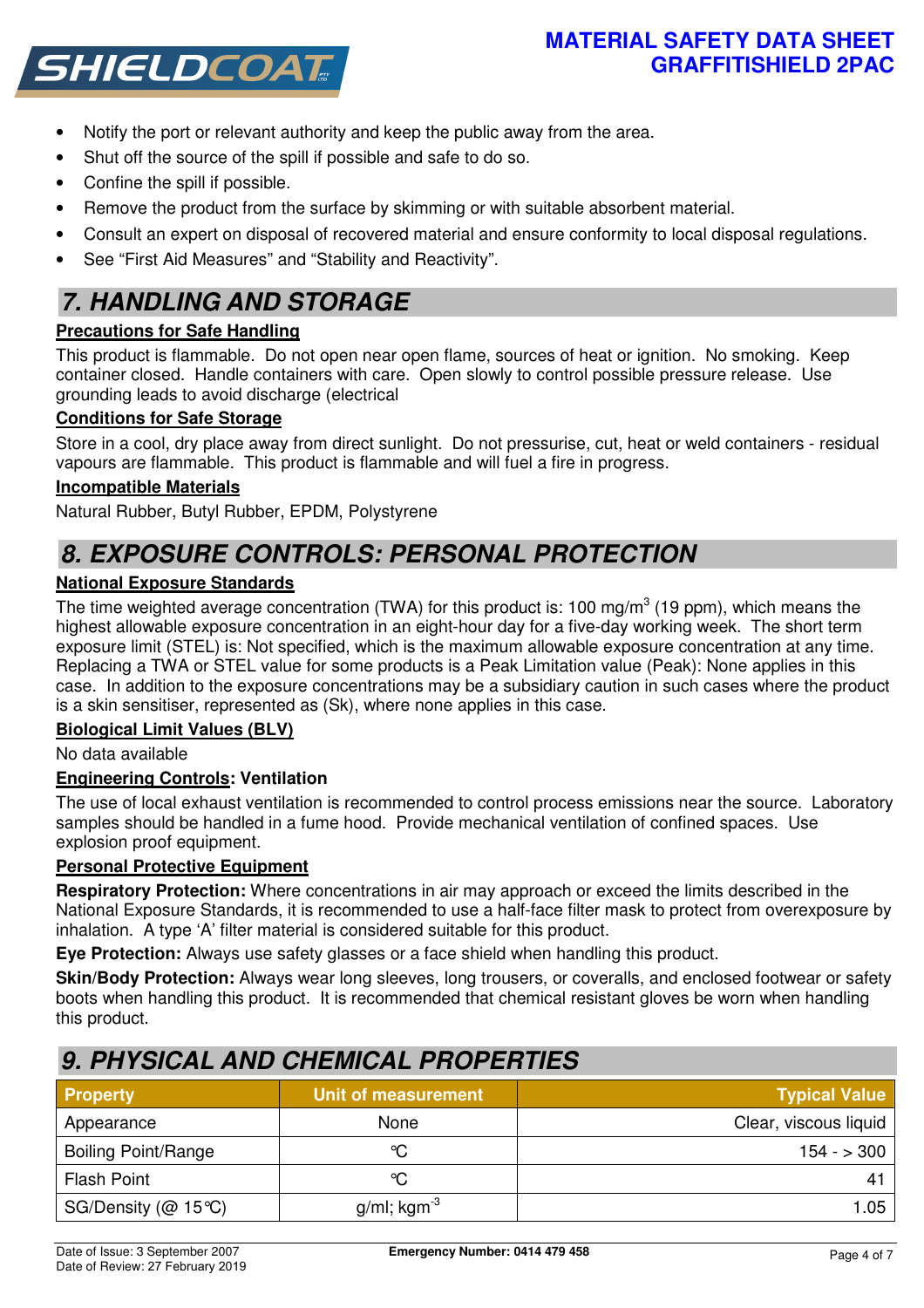### **MATERIAL SAFETY DATA SHEET GRAFFITISHIELD 2PAC**



| <b>Property</b>                 | <b>Unit of measurement</b> | <b>Typical Value</b>     |
|---------------------------------|----------------------------|--------------------------|
| Vapour Pressure @ 20℃           | kPa                        | No data available        |
| Vapour Density @ 20 °C          | $g/ml$ ; kgm <sup>-3</sup> | No data available        |
| <b>Autoignition Temperature</b> | $\mathrm{C}$               | > 250                    |
| Explosive Limits in Air         | % vol/vol                  | $1.0 - 7.0$              |
| Viscosity @ 20℃                 | cPs, mPas                  | > 200                    |
| <b>Percent volatiles</b>        | % vol/vol                  | > 70                     |
| Acidity/alkalinity as pH        | None                       | Not applicable           |
| Solubility in Water             | g/l                        | Insoluble in water       |
| Other solvents                  | $\blacksquare$             | aromatic solvents blends |

The values listed are indicative of this product's physical and chemical properties. For a full product specification, please consult the Technical Data Sheet.

## **10. STABILITY AND REACTIVITY**

### **Chemical stability**

This product is stable at room temperature and pressure.

### **Conditions to avoid**

Ignition sources, heat: excessive sunlight or UV exposure

### **Hazardous decomposition products**

Carbon dioxide, carbon monoxide, complex polymers

### **Hazardous reactions**

Mixing with strong oxidising agents causes violent reactions

### **Hazardous polymerisation**

Will not occur

## **11. TOXICOLOGICAL INFORMATION**

### **Acute Effects**

### **Ingestion**

If swallowed, may cause lung damage on vomiting. Will cause central nervous system depression. May cause discomfort on swallowing. Vapours will cause drowsiness and dizziness and ingestion may result in headaches and nausea.

### **Eye Contact**

Harmful by inhalation. Vapours will cause dizziness and drowsiness. There is the possibility of organ damage over prolonged use or exposure. Central Nervous System depression includes nausea, headaches, dizziness, and possibly loss of consciousness.

### **Skin Contact**

Eye contact with this product will cause redness and swelling with a burning sensation and blurred vision. **Inhalation** 

This product is irritating to the skin with prolonged exposure. It may result in dryness and cracking.

### **Chronic Effects**

This IARC has evaluated all products with this CAS Number identification and classified it as a "possible human carcinogen" (Group 2B) based on sufficient evidence for cancer in exposed humans.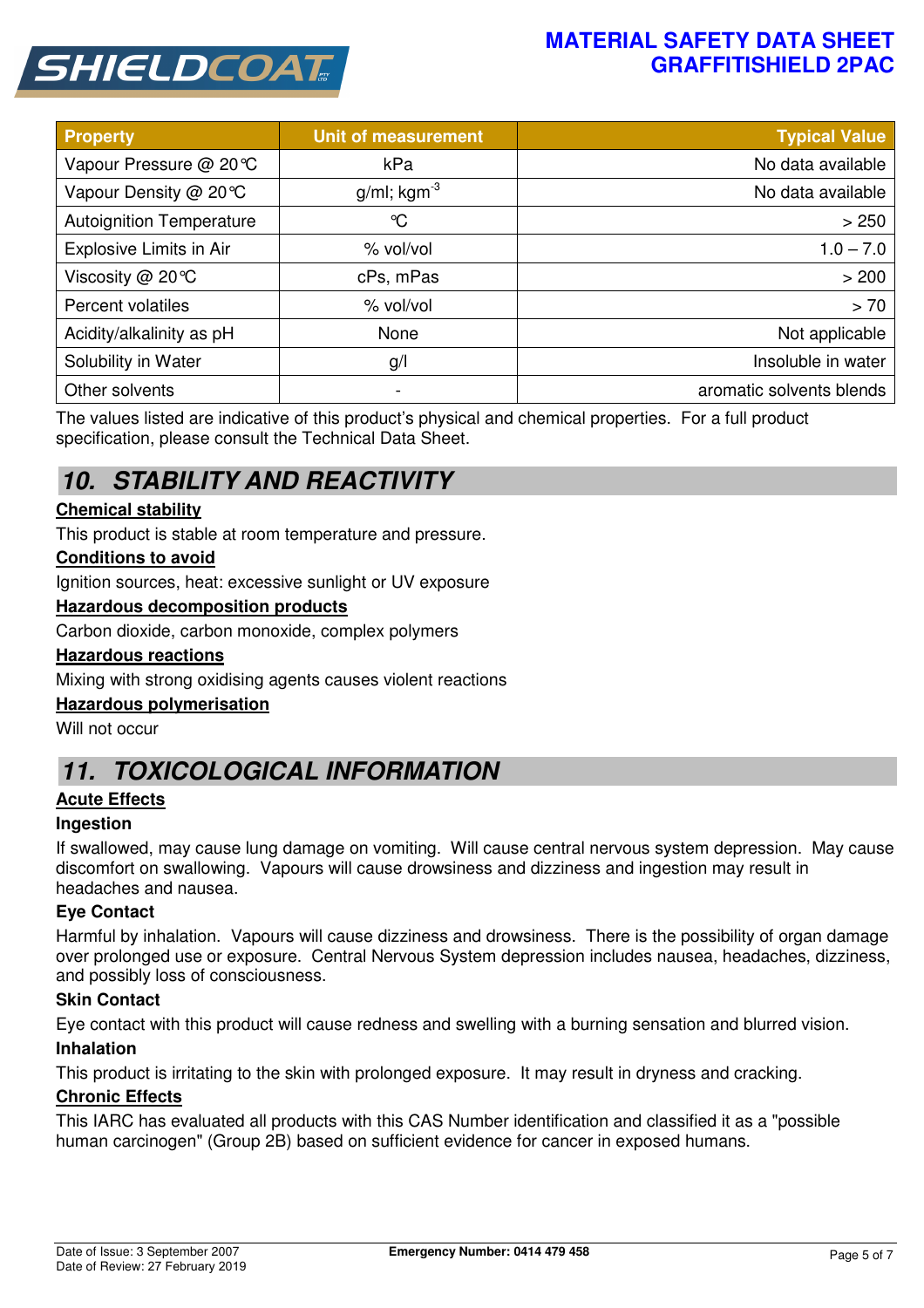

### **MATERIAL SAFETY DATA SHEET GRAFFITISHIELD 2PAC**

### **Other Health Effects Information**

Persons with pre-exisiting liver, kidney, central nervous system or skin complaints should avoid unnecessary exposure to this product. Every effort to protect eyes, respiratory tract and skin exposure should be taken in these circumstances.

### **Toxicological Information**

Oral LD<sub>50</sub>: Rat: 8400 mg/kg Dermal LD<sub>50</sub>: No data available

## **12. ECOLOGICAL INFORMATION**

### **Ecotoxicity**

### **Aquatic Toxicity:**

| Toxic: 1 - 10 mg/l |
|--------------------|
| No data available  |
| No data available  |
| Toxic: 1 - 10 mg/l |
|                    |

### **Persistence/Biodegradability:**

This product is highly volatile and will rapidly evaporate to the air if released into the water

### **Mobility:**

Readily biodegradable. Oxidises rapidly by photo-chemical reactions in air.

## **13. DISPOSAL CONSIDERATIONS**

### **Disposal Methods**

Empty packaging should be taken for recycling, recovery or disposal through a suitably qualified or licensed contractor. Care should be taken to ensure compliance with national and local authorities. Packaging may still contain product residue that may be harmful. Ensure that empty packaging is managed in accordance with Dangerous Goods regulations.

### **Special Precautions**

This product is not suitable for disposal by either landfill or via municipal sewers, drains, natural streams or rivers. This product is ashless and can be incinerated in a regulated facility. In the absence of a designated industrial incinerator, this product should be treated and disposed through chemical waste treatment, or considered for use in solvent recycling.

#### **Road and Rail Transport Marine Transport Air Transport Air Transport** UN No. 1866 UN No. 1866 UN No. 1866 Proper Shipping Name Resin solution, flammable Proper Shipping Name Resin solution, flammable Proper Shipping Name Resin solution, flammable DG Class  $\begin{array}{|c|c|c|c|c|c|} \hline \end{array}$  DG Class  $\begin{array}{|c|c|c|c|c|c|c|c|} \hline \end{array}$  DG Class  $\begin{array}{|c|c|c|c|c|c|c|c|} \hline \end{array}$ Sub. Risk | None | Sub. Risk | None | Sub. Risk | None Packing **Group** III Packing **Group** III Packing **Group** III Hazchem 3[Y] Hazchem 3[Y] Hazchem 3[Y]

# **14. TRANSPORT INFORMATION**

### **Dangerous Goods Segregation**

This product is classified as Dangerous Goods Class 3 for Transport by Road and Rail.